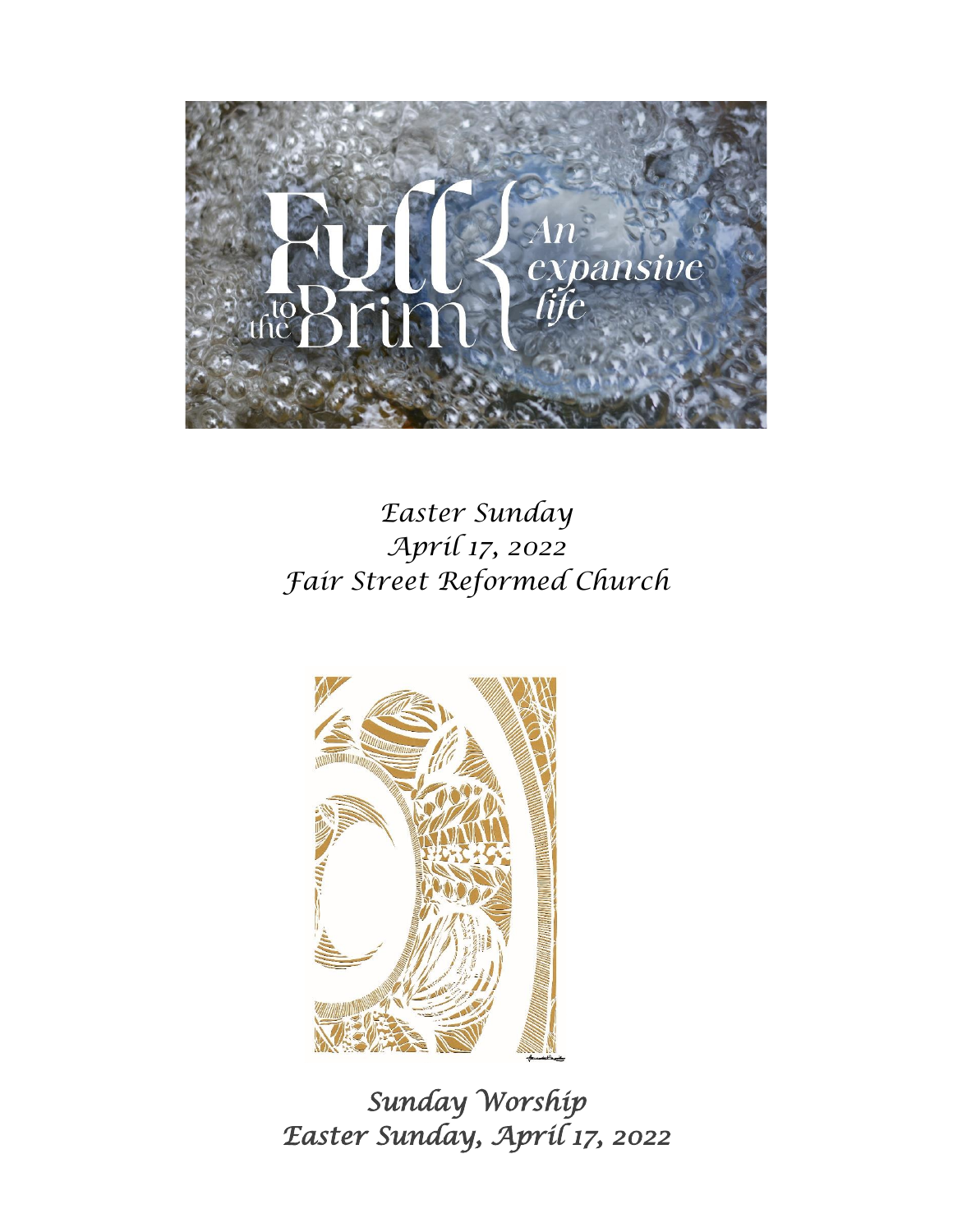## **God Gathers the Church**

## **GATHERING MUSIC & WELCOME**

## **\*OPENING HYMN:** #305 *"He is Lord"*

#### **CALL TO WORSHIP**

This day is not like any other day. **Today we slow down. Today we take it all in. Today we rest in good news.**

This day is not like any other day. **Today we are singing. Today we are full to the brim. Today joy cannot be contained.**

This day is not like any other day. **Today the stone was rolled away. Today the women saw the empty grave. Today we know—death does not win.**

This day is not like any other day. **Alleluia!**  Christ is risen! **Christ is risen indeed! Amen.**

**HYMN:** #288 *"Christ the Lord is Risen Today"*

## **CHILDREN'S MESSAGE**

**SACRAMENT OF BAPTISM of Aria Athena Spinks**

#### **CALL TO CONFESSION AND PRAYER OF CONFESSION**

**God of new life, we are a mixed bag. We want to be full to the brim with hope and joy, but often we overflow with comparison and doubt. We want to embody the resurrection, but often we'd rather stay the same than to begin again. We want to have the courage to be like the women on that Easter morning to run and speak truth, but often we are weary of courage and uncertain of our own voices. Forgive us for all the ways we remain unchanged. Break into our hearts. Overflow here. With hope we pray, amen.**

**WORDS OF ASSURANCE**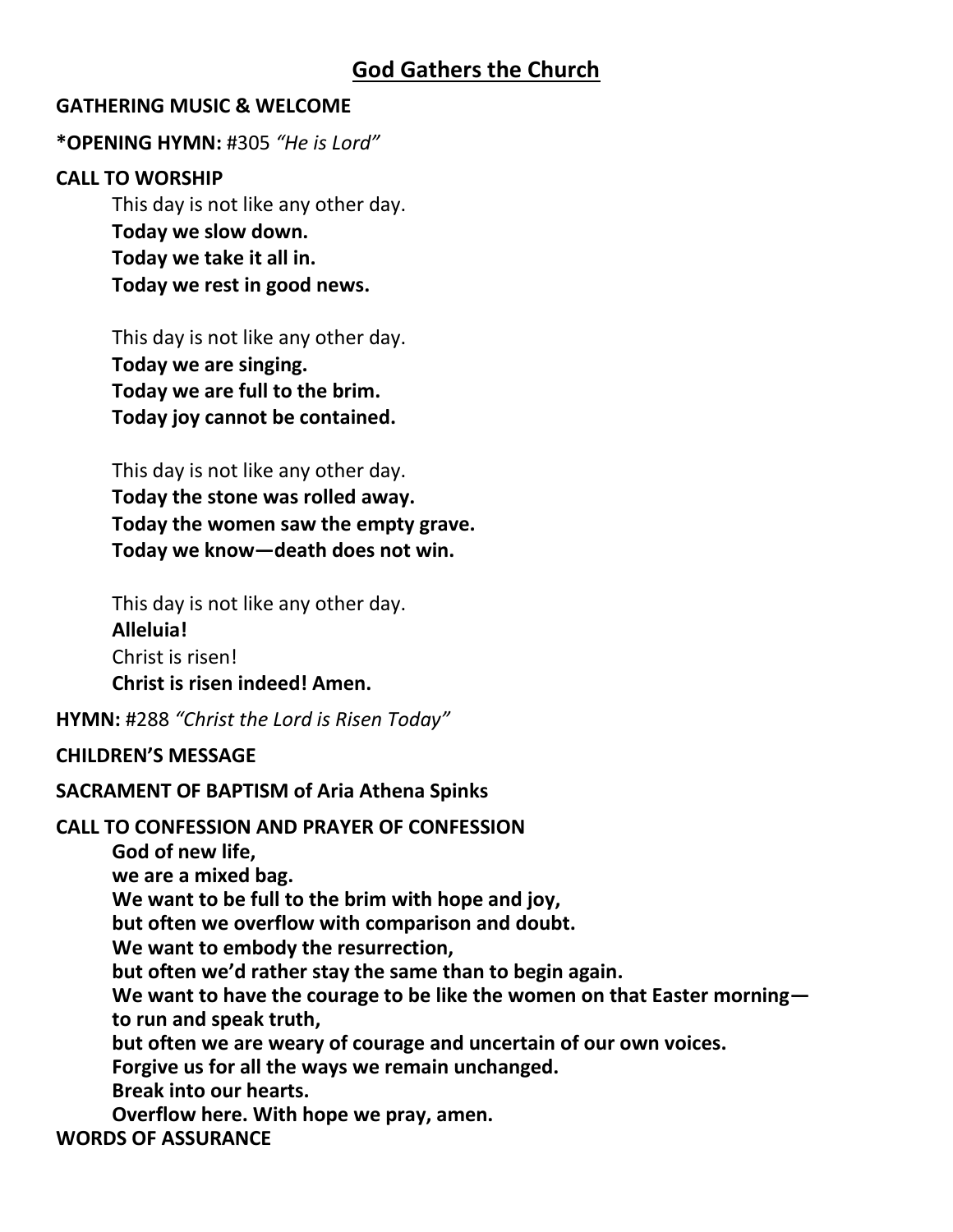#### **GUIDE FOR GRATEFUL LIVING Colossians 3:1-4**

## **Since you have been raised up to be with Christ, you must look for the things that are above, where Christ is, sitting at God's right hand. Let your thoughts be on things above, not on things that are on the earth, because you have died, and now the life you have is hidden with Christ in God. But when Christ is revealed—and he is your life— you, too, will be revealed with him in glory.**

## **GLORIA PATRI**

## **God's Word Is Proclaimed**

## **PRAYER OF ILLUMINATION**

**SCRIPTURE READING** Luke 24:1-12 (*New Testament*, pg. 90)

*This is the Word of the Lord, Thanks be to God.*

**HYMN:** #294 *"Christ Arose"*

**SERMON "***Full to the Brim; an Expansive Life"* **Rev. Kendra VanHouten**

**HYMN:** #302 *"He Lives"*

## **The Church Responds to God**

**PRAYER OF THANKSGIVING AND CONCERN AND THE LORD'S PRAYER** (debts/debtors) \*

**Our Father, who art in heaven, hallowed be thy name, thy kingdom come, thy will be done, on earth as it is in heaven. Give us this day our daily bread. And forgive us our debts, as we forgive our debtors. And lead us not into temptation, but deliver us from evil. For thine is the kingdom, and the power, and the glory, forever. Amen.** 

## **BENEDICTION**

**POSTLUDE**

# *"New Life is Right Here"*

Maybe today we can take a moment. Maybe today we can silence the inner critic. Maybe today we can leave perfection at the door. Maybe today we can allow ourselves to be here. Maybe that's all that matters. Maybe this sunrise is for us. Maybe these Hallelujahs are for us. Maybe the hope blooming in my chest is for us. Maybe the resurrection was not just about God's body,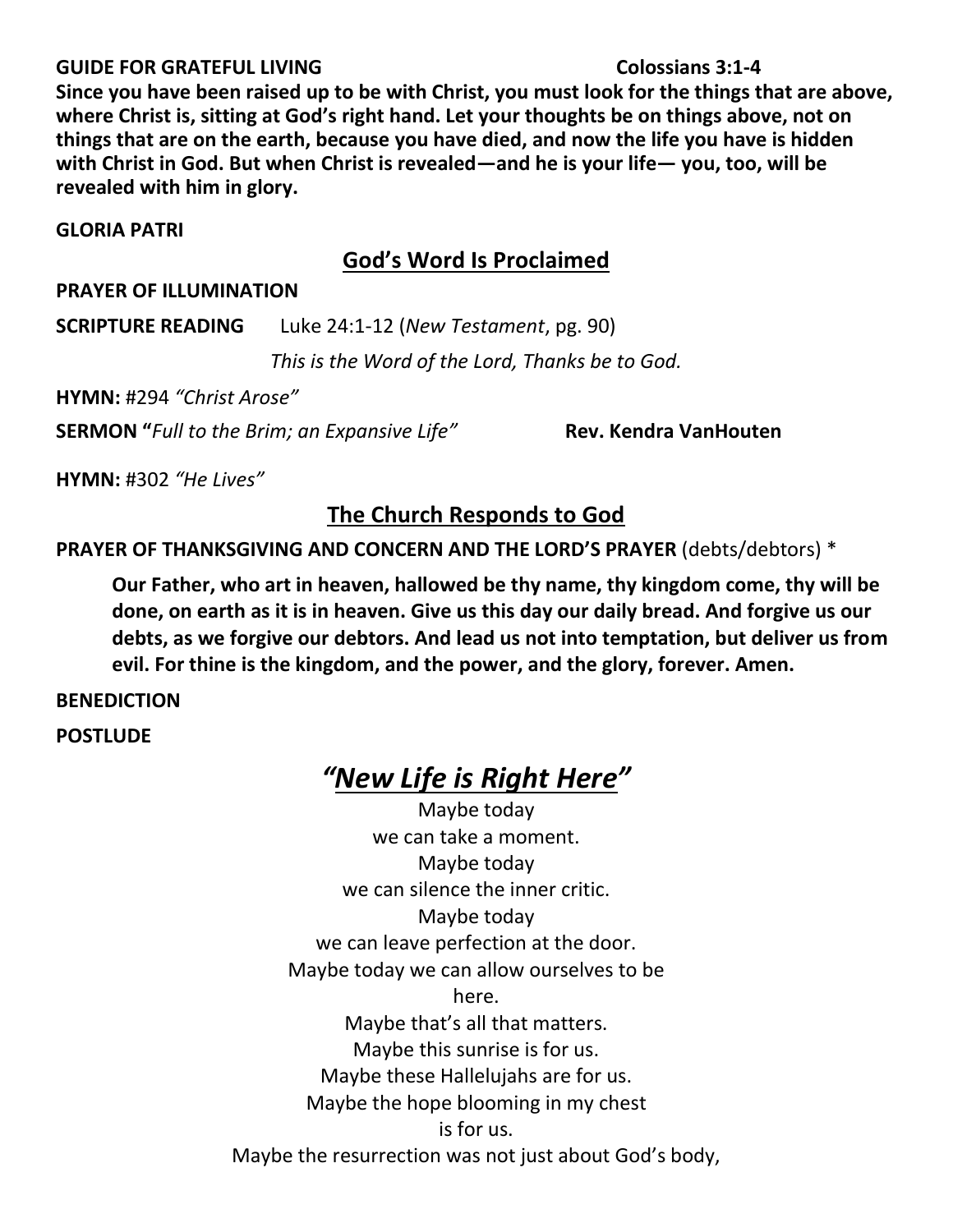but is about our body. Maybe this new life reaches all the way to the edges. Maybe we are free to live in a new way where love is the currency and we are enough. Maybe that's what this is all about not a relentless pursuit of more but God's relentless pursuit of me. New life is right here. Like the women—say it out loud. Like Peter—run that way.

*\*Written by: Rev. Sarah Are sanctifiedart.org*

#### **WE ARE GRATEFUL THAT YOU ARE JOINING US**

**FOR WORSHIP!** *\*today's liturgy is from sanctifiedart.org*



**To let us know you're here! To make**



**an online contribution!**



**To text Pastor Kendra a prayer request!**

*In Our Prayers*

*Friends with cancer: Linda Brown's brothers, Steve, Mark, and Joey Newkirk; Larry; Nancy Chesterton; Tony DiPietro; Elissa Hillard; John Jacobs; Kim Kuiper; Nathaniel Leach; Lewis Martin; Debbie Schaffer; Jackie Polisar; Eric McCord; John Stone; Nancy Kaiser*

*Prayers of Sympathy: for the Anderson family as Lillian passed away Sunday, April 3; Stephanie Costa and friends of Mary Cooter who passed on Saturday, March 26th*

*General Prayers: Barbara Bender who is at the Thompson House; John Stone; Nancy Kaiser*

*World Prayers: For the people of Ukraine: as the fighting continues, pray for peace, pray*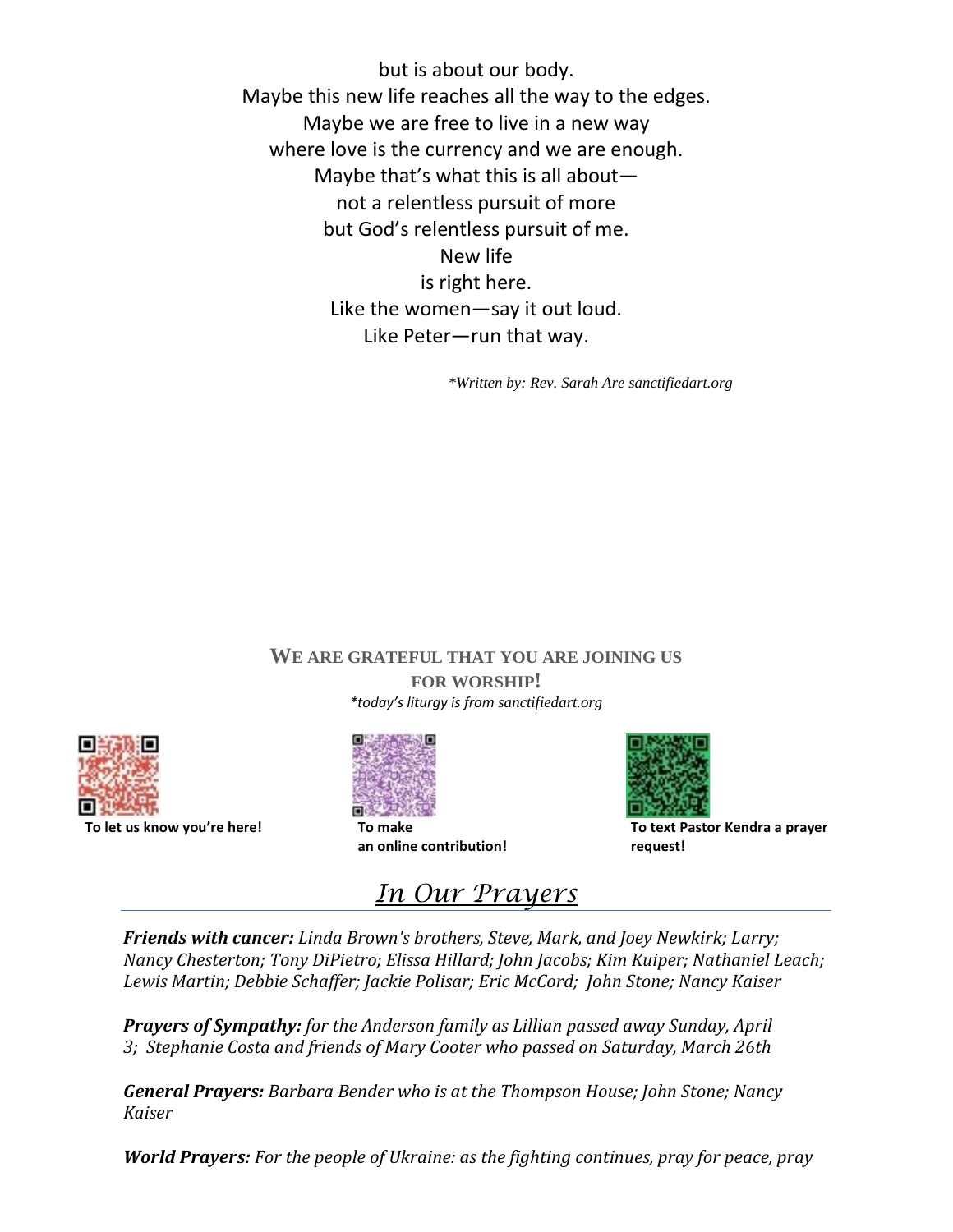*for the safety of those seeking shelter, fighting, and the ones who are traveling to neighboring countries to seek refuge. For Afghanistan, while many people fled the country, many of them left behind family. Pray for the refugees seeking to resettle and for their families back in Afghanistan.*

## *Congratulations to John and Kimberly Scott Mitchell as their family welcomed a grandson last week!*

*Homebound/Residential Friends: Home: Sandra Bollin Ten Broeck Commons: Joan Alsdorf Mt. Valley Manor: Grace Heaney Florida: Bob Elander North Carolina: Bill Ford*

*Friends in the Military: Tim Clark; Connor Stark; Devin Canonico*

*Our Partners in Mission: Shelvis, Nancy, Jordan, Adalyn & Nicole Smith-Mather in Sudan; the Bode Family in Oman; JJ TenClay*

# **Announcements for Sunday, April 17 . . .**

## *Easter Sunday, April 17, 2022*

*Christ is risen! Christ is risen indeed!*

This morning we celebrate the risen Lord and receive the invitation to carry the promise of new life with us! We are also expected to witness and celebrate the sacrament of baptism of Aria Spinks. The artwork on the Easter flower booklet was done by Aria in reflection of what baptism means to her.



## *Update from Safe Church Ministry Team: We Are Now Mask Optional!*

**We are moving forward! We're moving with caution, but we're moving! The Safe Church Team met this week, and we all agree it was time to take another step forward.** *We ask that you please take some time to read through the following updates, knowing that these are subject to change at any time when Covid-19 numbers rise.*

**Worship**: Effective Sunday, April 3, while attending worship, masks are now optional! We do ask that if you are unvaccinated, that you please wear your mask. Whether you wear a mask or not, please respect the decisions of the ones around you. If you are not feeling well, please stay home. This is subject to change should Ulster County's five-day rolling positivity rate be 6% or higher. Seating will continue to remain distant and safe; we will continue to ask you to sign in.*\**FOR UPDATES PERTAINING TO THE FNTS AND FSNS PLEASE SEE 'COVID UPDATES' ON THE WEEKLY OR WEBSITE.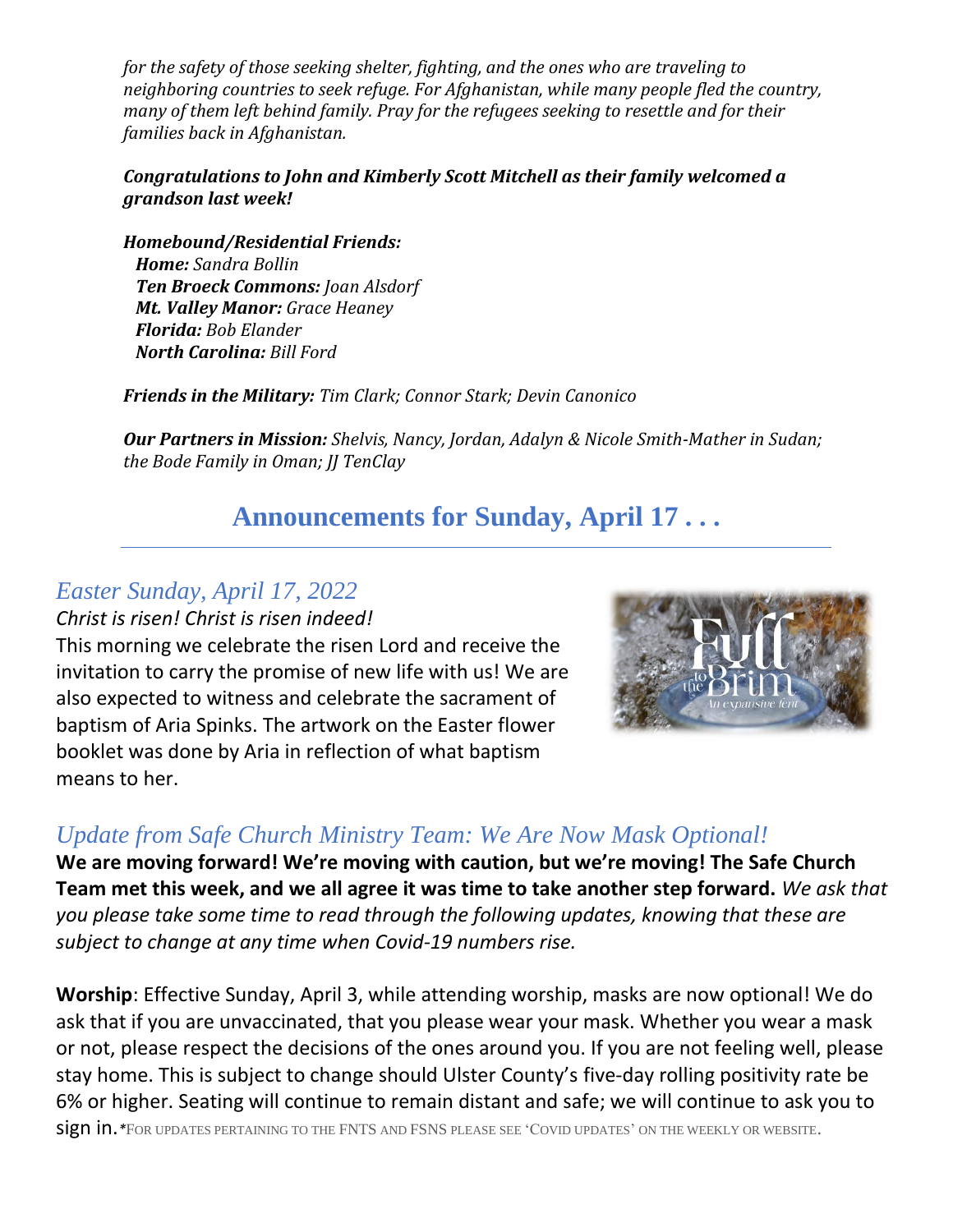## *Bible Study...meets every Wednesdays at 9am on Zoom* **April 20:** Esther 4:13-17 *(Old Testament, pg. 447)* **April 27:** Genesis 37:1-11 *(Old Testament, pg. 34)*



*April Mission of the month:* The April Mission of the Month will be to support the work of **Frontier Horizons**! Frontier Horizons is an agency working to aid the Ukrainian orphanages as the children are moved out of Ukraine to neighboring countries. All monetary contributions to the church for April's Mission of the month will be sent to Frontier Horizons to support their work.

# *Consistory & Elder Highlights:*

- Pastor Kendra was approved for the Clergy Revitalization Grant from the RCA! This means that for three weeks in May, Pastor Kendra will be taking some much needed and deserved time away for a time of rest and renewal. To learn more about what she'll be doing and about the grant, stay tuned to her blog!
- FSRC received a \$1000 gift from Beacon Reformed Church. Last year, the Beacon Reformed Church closed their doors and as a final act of ministry and service to the churches in the Mid-Hudson Classis, they gifted each church with \$1000 for the purpose of ministry and service! The consistory agreed that \$500 towards the sound system as we work to strengthen the sights and sounds of worship, and \$500 to support the work of the Afghan family we are welcoming.
- We have new Classis Delegates! When the Classis of Mid-Hudson gathers for their meetings, each congregation sends their minister and an Elder Delegate. Sharon Amorelli and Audrey Kithcart will share this responsibility!
- Updated Care Groups have been assigned to Elder and Deacon teams and you will be hearing from your new Elder and Deacon soon!
- The Elders met recently with four different families who have come with baptism requests! All four requests were received with great joy! Stay tuned as we have four weeks coming up in which we will celebrate the sacrament of baptism together!

# *Chancel Guild Flowers:*

Altar flowers will be returning the Sunday after Easter, April 24th! *If you would like to request a Sunday for a flower dedication, please call or email the office.*

*The following Sundays are available: June 5; July: 3, 10, 17, 24; August 28; September 4, 25; October: 2, 9, 16, 23; November 20; December 18*

Last Sunday's flowers were provided by the Maletta family in memory of Jean Bowen.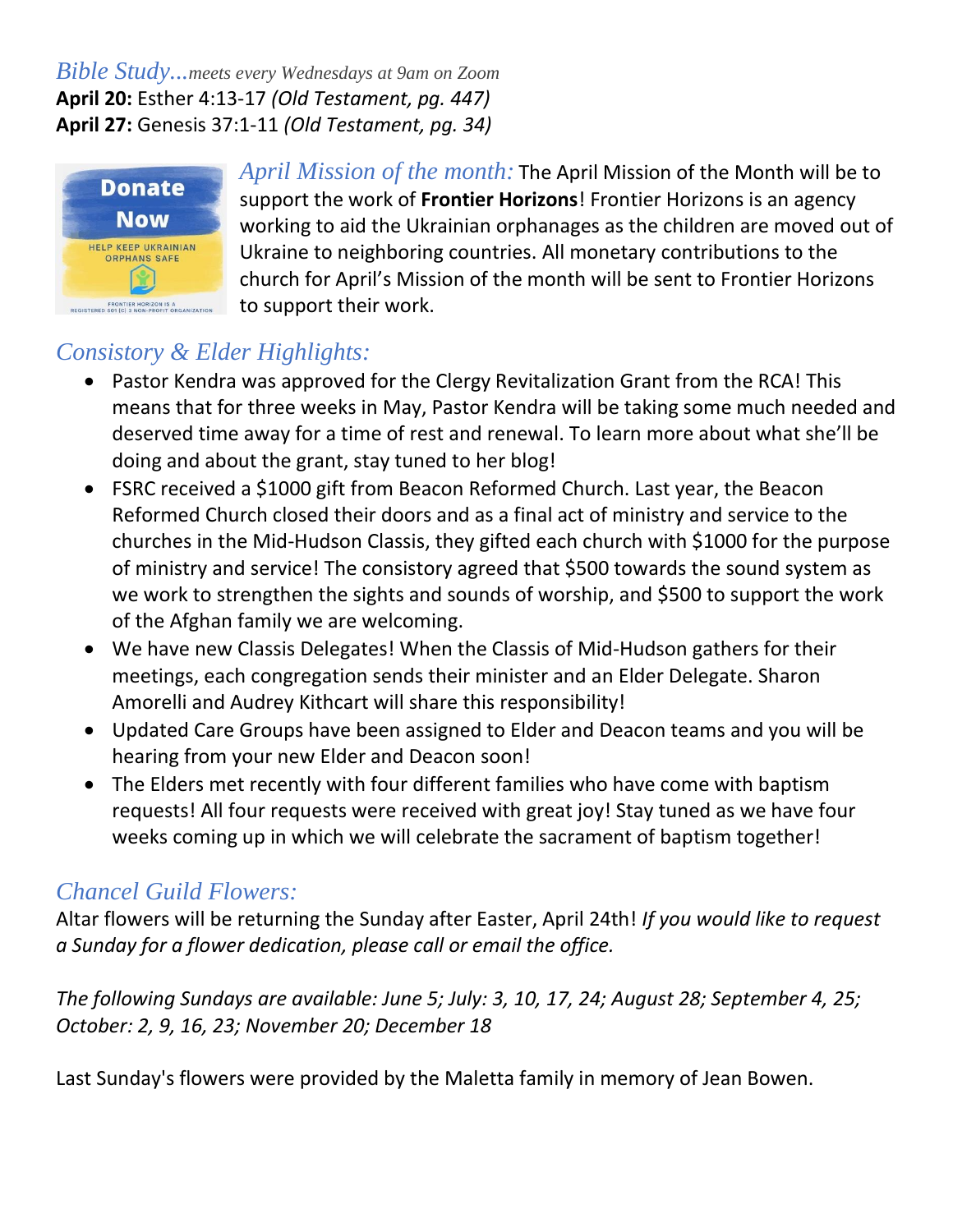

# *Book Group Starting Up in May!!*

**Sign up now to get your book and start reading! You are invited to join in reading a book and then participate in a discussion with the author. Pastor Kendra has two copies available if you need one!**

## **First Book, for May 5:**

*Until the Bones Shine* **by Elena Delhagen**

\*The Zoom discussion will be in the evening, stay tuned for specific time

*"This is a story for everyone who's been knocked down and found the strength to get back up again.*

*Until the Bones Shine, the debut memoir from author Elena Delhagen, chronicles one woman's tale of loss, love, family, and faith. With grit and grace, Delhagen recounts the fear and isolation of her childhood and the healing journey that takes her halfway around the world. In the deaths of loved ones, in the tatters of a broken marriage, and in the loneliness of a faraway land, Until the Bones Shine demonstrates the importance of looking for the light when life seems darkest.*

*Until the Bones Shine is a story for those who feel hopeless, reminding readers, with Delhagen's characteristic gentleness, that redemption is never beyond reach. Through hard-won wisdom and heartfelt musings, she reassures all who fear they've been forgotten by God that they, too, can rise up and shine."*

\*From the website [elenadelhagen.com](http://elenadelhagen.com/)

**On the evening of May 5, we will gather on Zoom and Elena, the author, will be joining us for our discussion! We hope to have you join us!**

*Additional dates for upcoming book discussion groups: June 23, September 8, October 6, and November 3. Stay tuned for reading list!*